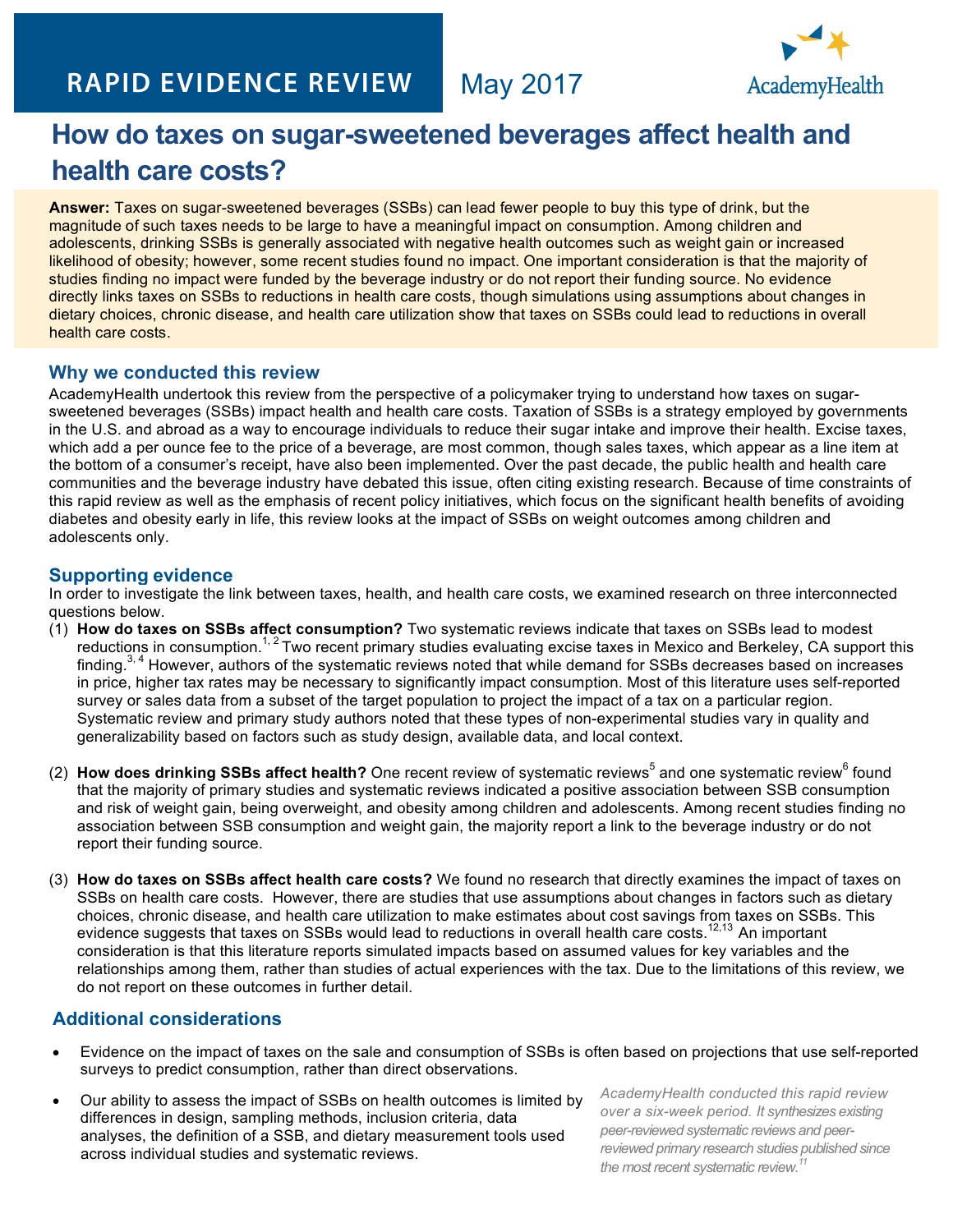## **Appendix 1: Summary of Evidence**

#### **(1) How do taxes on SSBs affect consumption?**

Two systematic reviews published in 2013 and 2014 indicate that taxes on SSBs may lead to reductions in consumption (e.g., purchase) or demand for SSBs, with the impact being proportional to the tax imposed.<sup>1,2</sup> The authors of the systematic reviews noted that while demand for SSBs decreases as price increases, taxes must be high to have a meaningful impact on consumption. The studies underlying this conclusion look at either the relationship between actual taxes and self-reported or observed purchases of SSBs, or survey respondents' reports of how potential changes in the price of SSBs would affect their consumption.

Both systematic reviews note that among the higher quality studies that take into account the effect of substitution (e.g., the ability of an individual to find a more affordable replacement), taxes on SSBs can lead to reductions in consumption. For example:

- Studies within one systematic review found consistent effects ranging from a 5 percent to 48 percent reduction in consumption, with proportionately larger effects for larger taxes.<sup>1</sup>
- Three studies within that same review found little difference in consumption between states with and without state-based soft drink taxes, suggesting that higher taxes would be necessary to see any effect.<sup>1</sup>

Two primary studies published since the systematic reviews found supporting evidence when they evaluated excise taxes in Mexico (a country-wide tax)<sup>3</sup> and Berkeley, CA (a city-based tax).<sup>4</sup> A third study conducted in Chile used survey data to estimate the potential response to a price increase in SSBs via a tax.

- The study in Berkeley, CA, used a beverage frequency questionnaire to look at purchasing behavior before and after the implementation of a \$0.01/oz. tax on SSBs in 2015. The study found that consumption of SSBs decreased 21 percent in Berkeley and increased 4 percent in comparison cities four months after implementation of the tax. $4$
- The study in Mexico used household purchase data from a sample population to estimate changes in consumption from a 1 peso per liter tax on SSBs enacted in 2014. The study found that purchases of taxed beverages decreased 5.5 percent in 2014 and 9.7 percent in 2015, yielding an average reduction of 7.6 percent over the study period. Households at the lowest socioeconomic level had the largest decreases in purchases of taxed beverages in both years.<sup>3</sup>

Although the bulk of available evidence suggests taxes lead to reductions in consumption, authors from both systematic reviews noted that there was variation across the studies in exactly how responsive consumers would be to changes in price. Review authors note that some of these differences could be explained by variation across the studies in the local context, definition of SSBs (e.g., some studies only looked at soda versus others included fruit juice), and the population studied.

Most of this evidence models the impact of SSB taxes on consumption using previously reported state or local level price data, self-reported household expenditures, or surveys of consumers' purchasing behavior. These types of data vary in quality, and factors such as location-specific culture, behavioral patterns, and baseline tax rates are important contextual factors when considering each study. It is also important to note that not all studies looked at the role of substitution or the differences between consumption of certain types of SSBs (e.g., fruit juices versus soda).

#### **(2) How does drinking SSBs affect health?**

Two recent publications, a review of systematic reviews<sup>5</sup> and a systematic review<sup>6</sup> published by a subset of the same authors, found that most available evidence indicates SSB consumption increases the risk of weight gain, being overweight, and obesity among children and adolescents. However, the authors of these publications note that several systematic reviews and some recent primary studies within their analyses found no association. Each of the reviews evaluated the methodological quality of the included studies or systematic reviews, and drew conclusions about the collective findings in light of those assessments. For the purposes of this review, we focused on the relevant evidence for children and adolescents given the particular concern and focus on reducing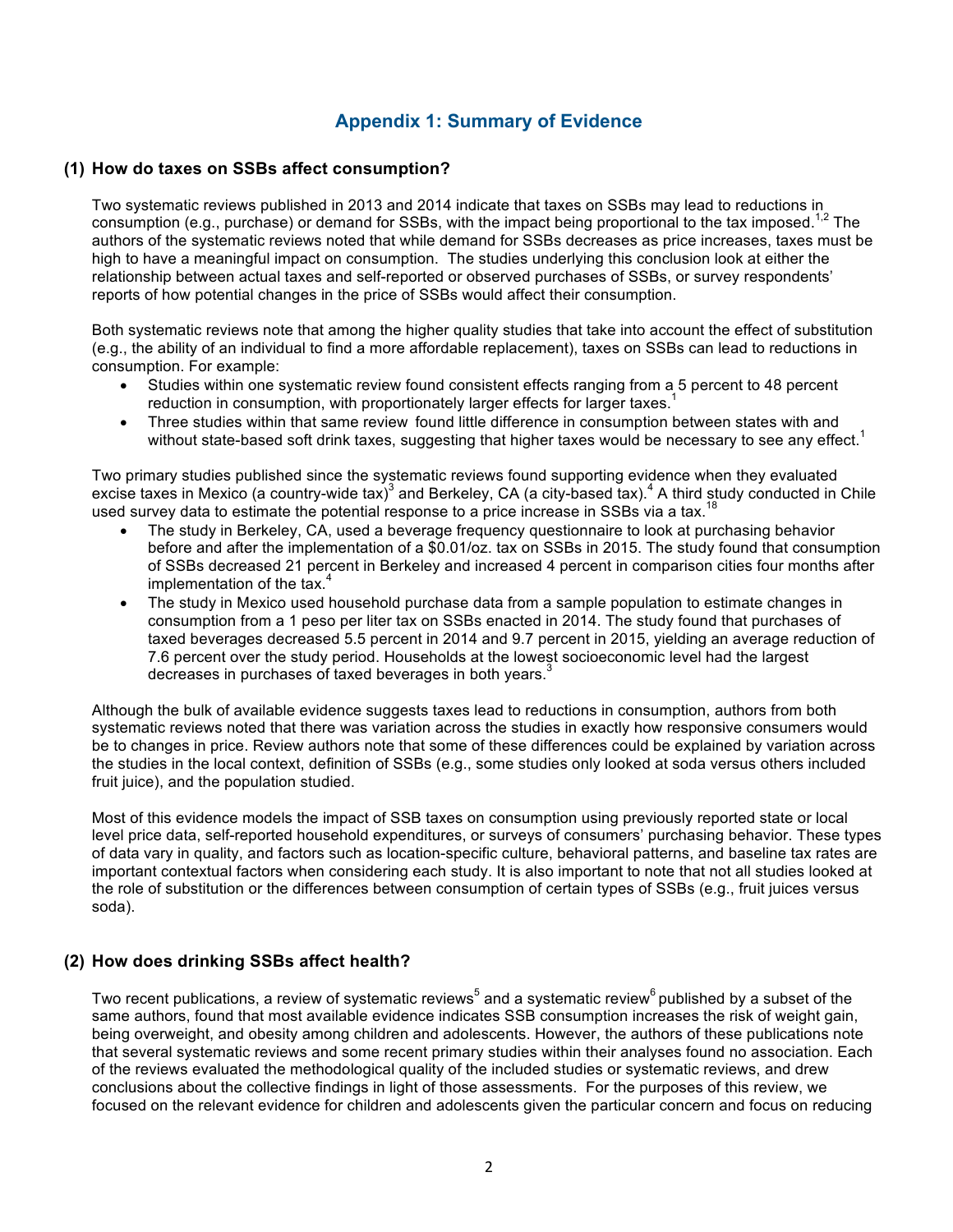obesity among this population.<sup>7</sup> We focus only on weight outcomes given the significant associated health benefits of avoiding diabetes and obesity early in life. Relevant findings from the reviews include:

#### Systematic review<sup>6</sup>

For each study included in the systematic review, the authors used the Quality Criteria Checklist<sup>8</sup> to evaluate the study's methodological quality. The checklist includes 10 validity questions that address scientific soundness such as selection bias, outcomes definition, statistical analysis, and funding bias. The authors gave studies a rating of "positive", "neutral", or "negative" based on the results of the assessment. Positive indicates that the study has clearly addressed issues of inclusion/exclusion, bias, generalizability, and data collection and analysis. Neutral indicates that the report is neither exceptionally strong nor exceptionally weak. Negative indicates that the previously described issues have not been adequately addressed. Based on these criteria, the authors found:

- Five studies with positive quality ratings found an association between SSB consumption and risk of obesity or obesity (meaning, when SSB consumption increased, so did obesity). Four studies found mixed results (e.g. a positive association for boys but not girls.)
- Seven studies with a neutral quality rating found a positive association, nine found mixed results, and seven found no association.
- No studies found a negative association (i.e. no studies found that consumption of SSBs was associated with weight loss).
- The main methodological issues that led to a study receiving a neutral rating included the use of imprecise definitions of a SSB and inadequate measurement of exposure.

#### Review of systematic reviews and meta-analyses $5$

This review synthesized the evidence in 13 systematic reviews and meta-analyses and assessed the quality of included reviews using the Assessment of Multiple SysTemAtic Reviews (AMSTAR) measurement tool.<sup>9</sup> Relevant findings include:

- Nine reviews found there was a direct association between SSBs and obesity in children and adolescents, while four reviews did not.
- The quality of the included reviews was low to moderate, and the two reviews with the highest quality scores showed discrepant results.
- Methodological issues, such as inappropriate study and review design, energy adjustment, and differences in inclusion/exclusion criteria, can account for some of the differences in study findings.
- Challenges such measuring dietary intake accurately among children may contribute to the inconsistent findings across studies.

Across the reviews and primary studies, authors note that the underlying reason for the generally observed association between SSB consumption and obesity continues to be subject for debate. In particular, some evidence questions whether the effects of sugar and calories from SSBs are worse than that of sugar and calories in other foods.<sup>10</sup> Authors also note that SSB consumption may be a marker for a poor diet overall, and it is difficult in cohort studies to isolate the impact of SSBs from other dietary choices.

#### **(3) How do taxes on SSBs affect health care costs?**

We found no research that directly ties taxes on SSBs to observed reductions in health care costs. However, there are studies that use assumptions about changes in factors such as dietary choices, chronic disease, and health care utilization to make estimates about cost savings from taxes on SSBs. This evidence suggests that taxes on SSBs would lead to reductions in overall health care costs.<sup>12,13</sup> An important consideration is that this literature reports simulated impacts based on assumed values for key variables and the relationships among them, rather studies of actual experiences with the tax. Due to the limitations of this review, we do not report on these outcomes in further detail.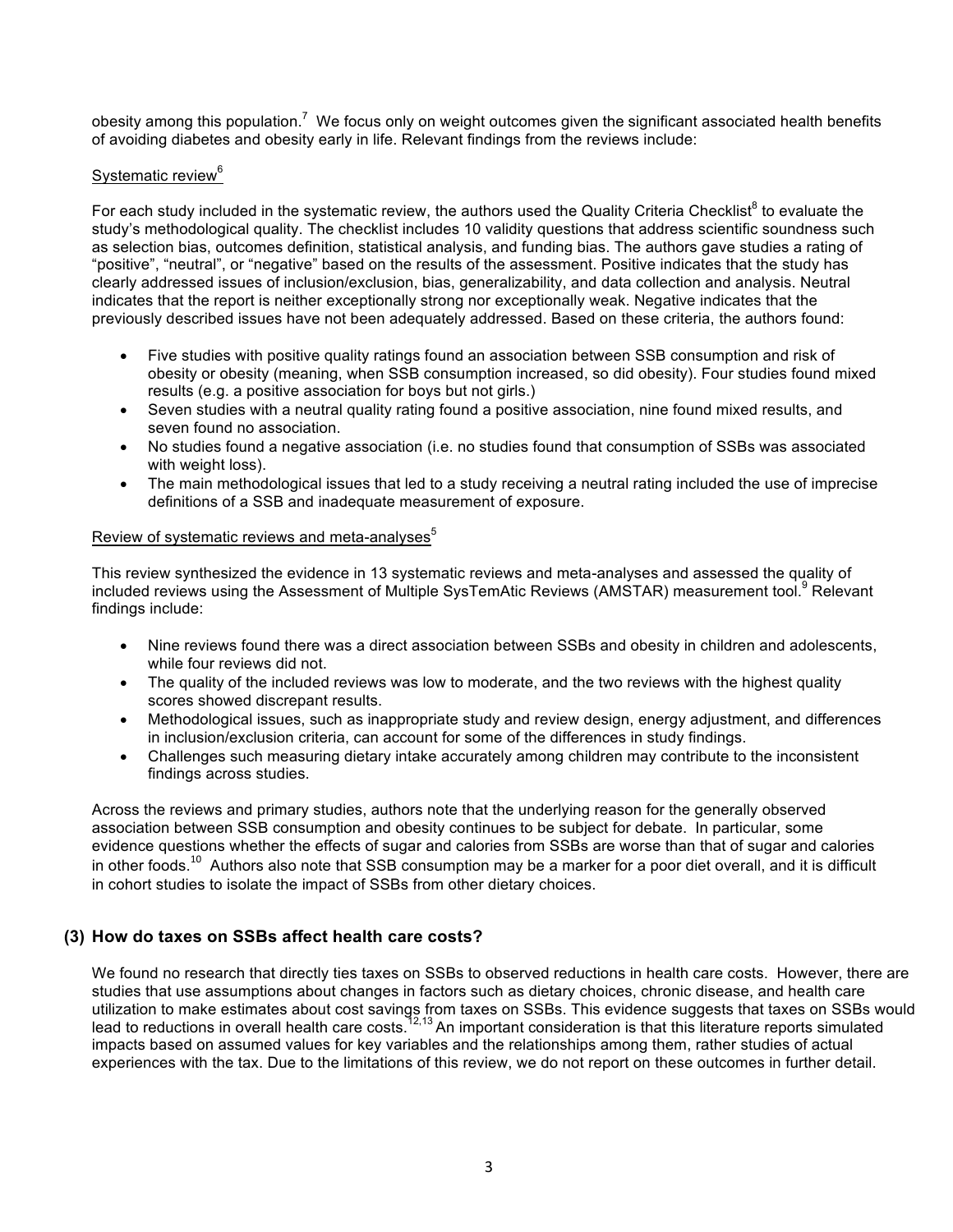## **Appendix 2: Definition of Terms**

**Excise tax:** Excise taxes are taxes paid when purchases are made on a specific good, such as soda, and are often included in the price of the product. For sugar-sweetened beverages, an excise tax is usually an additional fee per ounce of the beverage.

**Price elasticity of demand:** A measure used in economics to show the responsiveness of the amount of a good demanded to a change in its price. It is reported as the percentage change in quantity demanded in response to a one percent change in price. As a basic necessity, food is generally seen as relatively inelastic, meaning that changes in price have relatively little effect on demand. However, this varies by food type based on the available substitutes. $14$ 

**Substitute:** An item or good would be a substitute for another if an individual perceives it as similar or comparable. When a particular good is taxed, individuals may choose to purchase substitutes at lower costs.

**Sugar-sweetened beverages:** According to the U.S. Department of Health and Human Services and the U.S. Department of Agriculture, sugar-sweetened beverages are any liquids that are sweetened with various forms of added sugars like brown sugar, corn sweetener, corn syrup, dextrose, fructose, glucose, high-fructose corn syrup, honey, lactose, malt syrup, maltose, molasses, raw sugar, and sucrose.

## **Appendix 3: Search Terms and Databases**

**The following list shows the basic Boolean search term strategy used for the review. Searches were modified based on search functions within each database used.**

| Search term(s)   |            | Search term(s)                                           |     | Search term(s)                                                                                                            |
|------------------|------------|----------------------------------------------------------|-----|---------------------------------------------------------------------------------------------------------------------------|
| (Tax* OR Price*) | <b>AND</b> | (Obesity OR Body Mass Index<br>OR Body Weight OR Weight) | AND | (Cost* OR Expenditure* OR Health)<br>Care Cost <sup>*</sup> )<br>Sugar-sweetened beverage* OR<br>soda OR pop OR beverage* |

**Databases:** Health Systems Evidence, the Cochrane Library, Campbell Collaboration Library, EPPI-Centre Reviews, PubMed, Web of Science Core Collection, ProQuest Social Science Database, and EBSCO Social Sciences Full Text.

**Dates:** All databases searched for literature from the period 1/1/2012 through 2/24/17 except for Health Systems Evidence, Cochrane Library, and Campbell Collaboration Library, for which no date restriction was applied.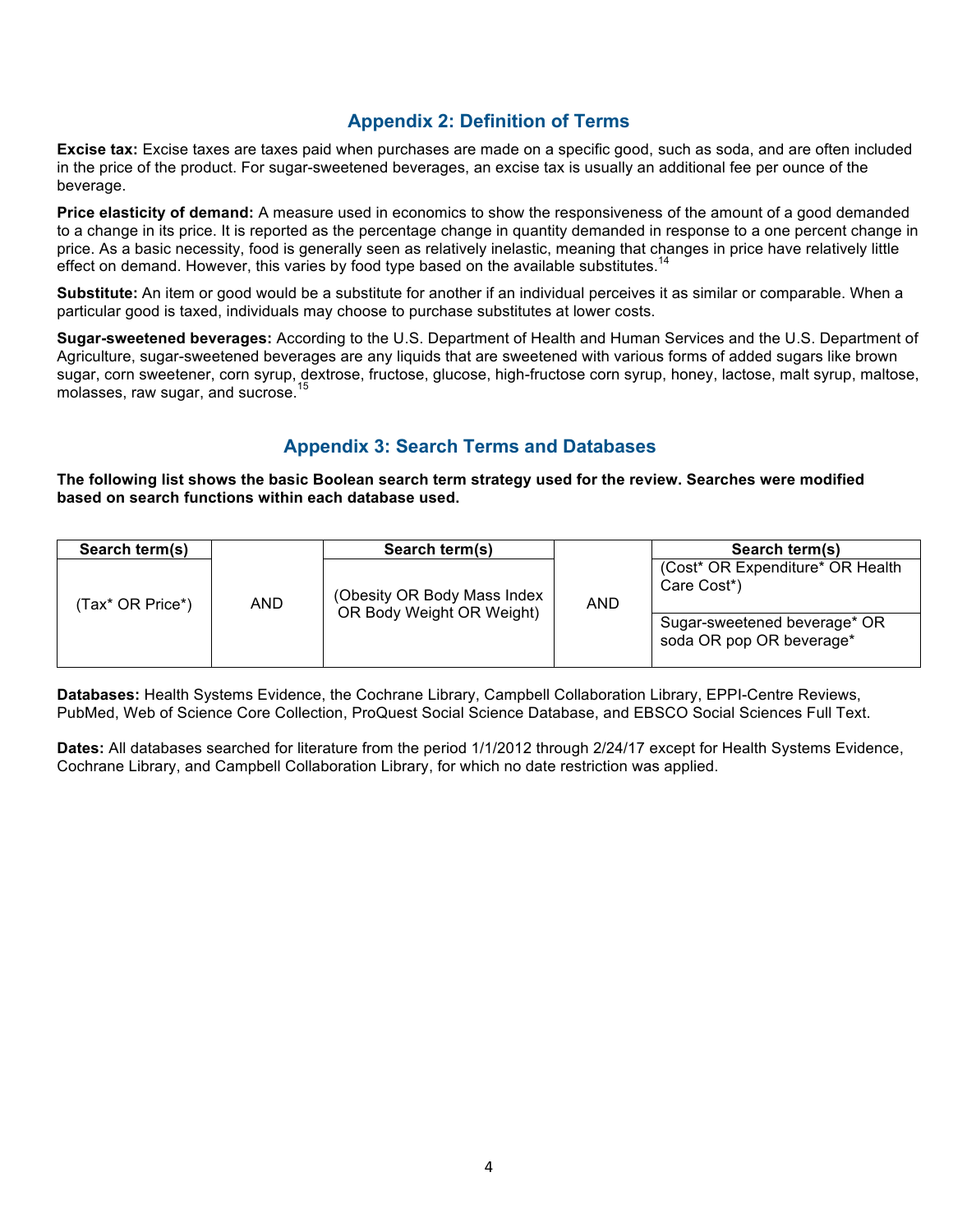## **Table 4a: Systematic reviews on the impact of taxes on sugar-sweetened beverage consumption**

| <b>Author and date</b>                                                                                                                                                         | <b>Focus of review</b>                                          | <b>Methods</b>                                                                                                                                                                                                                                                                                                                                                                                                                                                                                                                                                                                   | <b>Relevant findings</b>                                                                                                                                                                                                                                                                                                                                                                                                                                                                                                                                                                                                                                                                                                                                                                                                                                                                                                                                                                                                                                                                                                                                                                                                                                                                                                                                                                                                                                                                                                                                                                                                                         | <b>Limitations and quality of</b><br>the evidence as reported<br>by the author                                                                                                                                                                                                                                                                                                                                                                                                                           | <b>AMSTAR</b><br><b>Quality</b><br><b>Rating for</b><br><b>Systematic</b><br>Review <sup>16</sup> |
|--------------------------------------------------------------------------------------------------------------------------------------------------------------------------------|-----------------------------------------------------------------|--------------------------------------------------------------------------------------------------------------------------------------------------------------------------------------------------------------------------------------------------------------------------------------------------------------------------------------------------------------------------------------------------------------------------------------------------------------------------------------------------------------------------------------------------------------------------------------------------|--------------------------------------------------------------------------------------------------------------------------------------------------------------------------------------------------------------------------------------------------------------------------------------------------------------------------------------------------------------------------------------------------------------------------------------------------------------------------------------------------------------------------------------------------------------------------------------------------------------------------------------------------------------------------------------------------------------------------------------------------------------------------------------------------------------------------------------------------------------------------------------------------------------------------------------------------------------------------------------------------------------------------------------------------------------------------------------------------------------------------------------------------------------------------------------------------------------------------------------------------------------------------------------------------------------------------------------------------------------------------------------------------------------------------------------------------------------------------------------------------------------------------------------------------------------------------------------------------------------------------------------------------|----------------------------------------------------------------------------------------------------------------------------------------------------------------------------------------------------------------------------------------------------------------------------------------------------------------------------------------------------------------------------------------------------------------------------------------------------------------------------------------------------------|---------------------------------------------------------------------------------------------------|
| Thow, Downs & Jan,<br>2014 <sup>1</sup><br>*This study is the<br>most recent<br>systematic review<br>reporting exclusively<br>on the impact of<br>taxation on<br>consumption.* | The effect of food<br>taxes and<br>subsidies on<br>consumption. | Date range: January 2009 -<br>March 2012<br>Inclusion criteria:<br>1) study was based on<br>empirical data, excluding<br>reviews, commentaries, and<br>editorials; 2) study examined a<br>tax or subsidy intended to<br>influence the price of a specific<br>food product or nutrient;<br>and 3) study assessed the<br>effect of the tax on food and/or<br>nutrient consumption,<br>including modeling studies.<br>Exclusion criteria: N/A<br>Quality or strength of<br>evidence assessment:<br>Developed a tool based on the<br>Cochrane Collaboration's<br>Hierarchy of Evidence. <sup>1</sup> | Key takeaway: Taxes on SSBs can lead to<br>reductions in consumption that are proportional to the<br>level of the tax, though most evidence uses modeling<br>to match information about price with self-reported<br>survey data. The most robust studies, that include<br>purchase price and consider substitution, show<br>consistent effects ranging from 10 to 20 percent, with<br>proportionately larger effects for larger taxes.<br><b>Studies included:</b><br>Sixteen studies used data on previous consumer<br>choices and state preferences to model the impact of<br>taxes on SSBs. The studies looked at taxes ranging<br>from 5 to 30 percent of the price.<br>Impact on consumption:<br>All studies showed a reduction in consumption of<br>SSBs, ranging from 5 percent to 48 percent,<br>demonstrating<br>responses in consumption that were proportional to<br>the taxes applied.<br>Four studies that modeled substitution between<br>SSBs and non-sweetened beverages (e.g., milk, tea)<br>in response to taxes of 5 to 20 percent suggested<br>that these taxes prompt consumers to reduce<br>consumption of sugar-sweetened beverages. The<br>researchers found reduced caloric intake from these<br>beverages by 10 to 48 percent in adults and by 5 to 8<br>percent in children, and increased consumption of a<br>variety of other beverages, such as milk, low-calorie<br>beverages, tea, and coffee.<br>Three studies of existing state-based soft drink taxes<br>in the United States showed little difference in<br>consumption between states with small taxes<br>(around 5 percent) and states without such taxes. | Authors note that the<br>existing evidence base is<br>still reliant on modeling<br>studies and extrapolated<br>or surveyed - rather than<br>observed - outcomes.<br>Most studies within this<br>review used modeling to<br>estimate the effect of a<br>tax using a wide variety of<br>sources of data on<br>previously measured<br>consumer behavior (e.g.,<br>self-reported surveys and<br>state-level price and<br>consumption data).<br>Review focused only on<br>literature published in<br>English. | 7/11                                                                                              |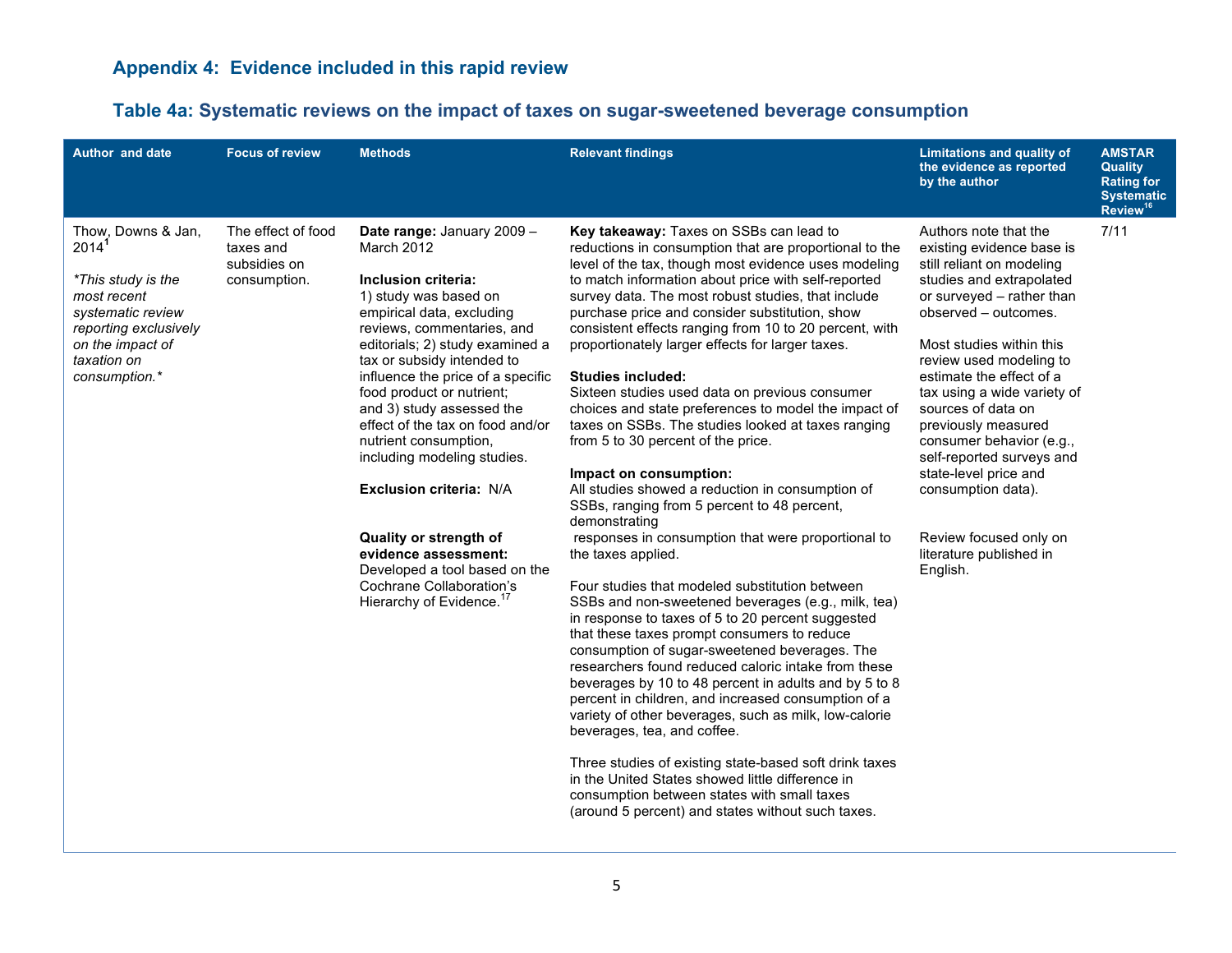| <b>Author and date</b>                                                                                                                                                                                                                                                                                                | <b>Focus of review</b>                                                                              | <b>Methods</b>                                                                                                                                                                                                                                                                     | <b>Relevant findings</b>                                                                                                                                                                                                                                                                                                                                                                                                                                                                                                                                                                                                                                                                                                                                                                                                                                                                                                                                                                                                                                                                                                                                      | <b>Limitations and quality of</b><br>the evidence as reported<br>by the author                                                                                                                                                                                                                                                                                                                                                                                                                             | <b>AMSTAR</b><br>Quality<br><b>Rating for</b><br><b>Systematic</b><br>Review <sup>16</sup> |
|-----------------------------------------------------------------------------------------------------------------------------------------------------------------------------------------------------------------------------------------------------------------------------------------------------------------------|-----------------------------------------------------------------------------------------------------|------------------------------------------------------------------------------------------------------------------------------------------------------------------------------------------------------------------------------------------------------------------------------------|---------------------------------------------------------------------------------------------------------------------------------------------------------------------------------------------------------------------------------------------------------------------------------------------------------------------------------------------------------------------------------------------------------------------------------------------------------------------------------------------------------------------------------------------------------------------------------------------------------------------------------------------------------------------------------------------------------------------------------------------------------------------------------------------------------------------------------------------------------------------------------------------------------------------------------------------------------------------------------------------------------------------------------------------------------------------------------------------------------------------------------------------------------------|------------------------------------------------------------------------------------------------------------------------------------------------------------------------------------------------------------------------------------------------------------------------------------------------------------------------------------------------------------------------------------------------------------------------------------------------------------------------------------------------------------|--------------------------------------------------------------------------------------------|
| Maniadakis, Kapaki,<br>Damianidi, Kourlaba,<br>$2013^2$<br>*This systematic<br>review was included<br>in addition to the<br>above review from<br>Thow and colleagues<br>because the reviews<br>had overlapping<br>timeframes for the<br>literature search but<br>slightly different<br>search terms and<br>strategy.* | The effect of food<br>taxation policies<br>on consumption<br>caloric intake, or<br>weight outcomes. | Date range: January 1990 -<br>February 2013<br><b>Inclusion criteria: Original</b><br>studies including the four<br>types of primary research<br>methods - existing data,<br>experiments, surveys, and<br>observation.<br>Studies published in English.<br>Exclusion criteria: N/A | Key takeaway: Taxes on SSBs may lead to a<br>reduction in consumption. Most studies found an<br>elastic response to changes in price, though a few<br>studies found conflicting evidence suggesting that<br>demand for soda in particular was inelastic.<br><b>Studies included:</b><br>Five studies examined the association between<br>beverage taxes and energy and weight outcomes.<br>Nine studies examined the impact of taxes on<br>consumption alone.<br>Impact on consumption:<br>The price elasticity of demand for beverages is in the<br>range of -0.5 to -1.6 depending on the beverage<br>considered, with most of the elasticities falling below<br>1.0. This implies that the percentage changes in the<br>quantities demanded were proportionally lower than<br>the corresponding changes in prices. Studies<br>conducted in Mexico and Brazil found that demand<br>for sodas after implementing a tax was elastic<br>compared to other beverages (e.g., consumers<br>indicated purchasing less), while a study from the<br>U.S. found demand to be inelastic (e.g., consumers<br>purchased similar amounts even after a price<br>increase). | Differences in findings<br>among the included<br>studies could be partially<br>explained by the<br>significant heterogeneity<br>in policy settings and in<br>study designs employed<br>to investigate the issue.<br>Transformation of<br>consumption figures to<br>energy and weight<br>outcomes was often<br>based on extrapolation<br>models, which are based<br>on layered assumptions<br>about human behavior<br>and weight gain, which, if<br>untrue in certain contexts.<br>can impact the findings. | 6/11                                                                                       |

## **Table 4b: Research studies published since the most recent systematic review on the impact of taxes on sugarsweetened beverage consumption**

| Author, date, and<br>l title | <b>Methods</b>                                                                                                            | <b>Study population</b>                                       | <b>Focus of study/Key features</b><br>of intervention                                                                                                           | <b>Relevant findings</b>                                                                                                                       | Limitations in the study as<br>reported by the author                                                          |
|------------------------------|---------------------------------------------------------------------------------------------------------------------------|---------------------------------------------------------------|-----------------------------------------------------------------------------------------------------------------------------------------------------------------|------------------------------------------------------------------------------------------------------------------------------------------------|----------------------------------------------------------------------------------------------------------------|
| Cochero et al.,<br>$2017^3$  | Researchers conducted<br>a longitudinal analysis<br>of Mexican urban<br>households in order to<br>estimate changes in the | Survey of 6,645<br>households from<br>53 cities in<br>Mexico. | The study estimated changes in<br>beverage purchases in Mexico<br>for 2014 and 2015 resulting<br>from the country's 1 peso per<br>liter excise tax on SSBs that | Key takeaway:<br>Purchases of taxed beverages<br>decreased 5.5 percent in<br>2014 and 9.7 percent in 2015,<br>yielding an average reduction of | Causality could not be<br>established as this was a non-<br>experimental study.<br>An 8 percent ad valorem tax |
|                              | purchasing patterns for<br>taxed and untaxed<br>beverages.                                                                |                                                               | was implemented on January 1,<br>2014.                                                                                                                          | 7.6 percent                                                                                                                                    | on nonessential energy-dense<br>food was implemented<br>concurrently with the tax on                           |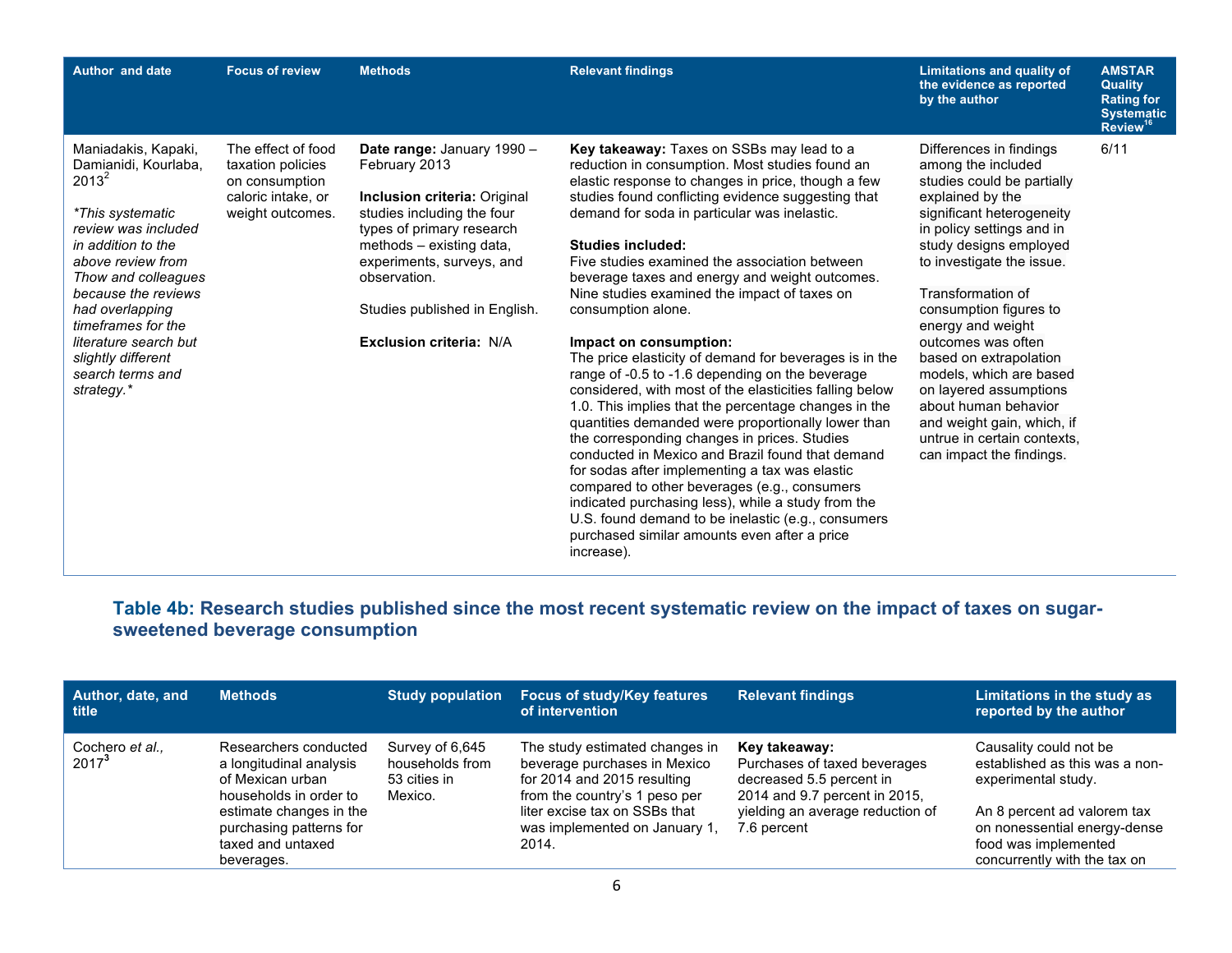| Author, date, and<br>title            | <b>Methods</b>                                                                                                                                                                                                                                                                                                                                                                                                                                                                                             | <b>Study population</b>                                       | <b>Focus of study/Key features</b><br>of intervention                                                                                                                                                         | <b>Relevant findings</b>                                                                                                                                                                                                                                                                                                                                                                                                                                                                                                                                                                                                                                                                                                                                      | Limitations in the study as<br>reported by the author                                                                                                                                                                                                                                                                                                                                                                                                                                                              |
|---------------------------------------|------------------------------------------------------------------------------------------------------------------------------------------------------------------------------------------------------------------------------------------------------------------------------------------------------------------------------------------------------------------------------------------------------------------------------------------------------------------------------------------------------------|---------------------------------------------------------------|---------------------------------------------------------------------------------------------------------------------------------------------------------------------------------------------------------------|---------------------------------------------------------------------------------------------------------------------------------------------------------------------------------------------------------------------------------------------------------------------------------------------------------------------------------------------------------------------------------------------------------------------------------------------------------------------------------------------------------------------------------------------------------------------------------------------------------------------------------------------------------------------------------------------------------------------------------------------------------------|--------------------------------------------------------------------------------------------------------------------------------------------------------------------------------------------------------------------------------------------------------------------------------------------------------------------------------------------------------------------------------------------------------------------------------------------------------------------------------------------------------------------|
|                                       | Two fixed-effects<br>models were used to<br>compare SSB purchase<br>data (in mL per<br>capita/day) from 2014<br>and 2015 to estimates<br>for these years had the<br>tax not been<br>implemented using<br>pretax trends from<br>2012-13, and adjusting<br>for inflation.<br>seasonality, and growth<br>in the population.                                                                                                                                                                                   |                                                               | The study used data for<br>January 2012 - December<br>2015 on households' monthly<br>store purchases from Nielsen's<br>Mexico Consumer Panel<br>Services.                                                     | Purchases of taxed sodas declined<br>less than purchases of non-soda<br>SSBs.<br>Untaxed beverage purchases<br>increased an average of 2.1<br>percent (5.3 percent increase in<br>2014 and 1.0 percent decrease in<br>2015).<br>Analysis of data from the Monthly<br>Surveys of the Manufacturing<br>Industry found a 5.2 percent<br>increase in production sales of<br>bottled water two years post-tax,<br>indicating that consumers may be<br>replacing SSBs with other<br>healthier, untaxed beverages.                                                                                                                                                                                                                                                   | SSBs, which could influence<br>demand for beverages.<br>Social pressures such as<br>increased awareness of the<br>effects of SSBs on health, as<br>well as increased marketing by<br>the beverage industry post-tax,<br>likely influenced consumer<br>habits. Fluctuations in SSB<br>purchases may not be only<br>attributable to the tax.<br>Household surveys tend to<br>underestimate average<br>purchase data, but trends in<br>the difference observed in the<br>pre- and post-tax years would<br>not change. |
| Guerrero-López et<br>al., $2017^{18}$ | Used purchase data<br>from the VII Family<br><b>Budget Survey</b><br>collected between<br>November $2011 -$<br>October 2012, and<br>estimated a linear<br>approximation of an<br>Almost Ideal Demand<br>System Model to derive<br>own and cross-price<br>elasticities of various<br>beverages and<br>calorically dense foods.<br>Sensitivity analyses<br>were conducted using a<br>quadratic almost ideal<br>demand system and<br>one-equation two-part<br>model to test<br>robustness of the<br>findings. | Survey of 10,527<br>households in<br>urban areas of<br>Chile. | Estimated the price elasticity of<br>demand for SSBs and high-<br>energy dense foods in Chile's<br>urban areas in order to estimate<br>potential changes in<br>consumption in response to<br>price increases. | Key takeaway: The demand for<br>soft drinks is price sensitive among<br>Chilean households.<br>Results showed that demands for<br>soft drinks and SSBs is elastic in<br>Chile, implying that a tax on these<br>goods is capable of reducing<br>consumption. Own price-elasticity<br>for soft drinks was -1.37, which<br>implies that a price increase of 10<br>percent is associated with a<br>consumption reduction of 13.7<br>percent. The own price-elasticity of<br>other SSBs was -1.67.<br>Cross-price elasticities supported<br>the idea that other food and<br>beverages in the demand system<br>behave as soft drink substitutes, as<br>an increase in the price of soft<br>drinks drove up demand for these<br>other goods, especially plain water. | The survey data included<br>limitations, such as the inability<br>to distinguish between regular<br>versus diet soft drinks.<br>Additionally, the researchers<br>could not adjust for geographic<br>location size and seasonality.<br>The cross-sectional nature of<br>the study prevents conclusions<br>about causation, and survey<br>purchase data is often<br>underreported.                                                                                                                                   |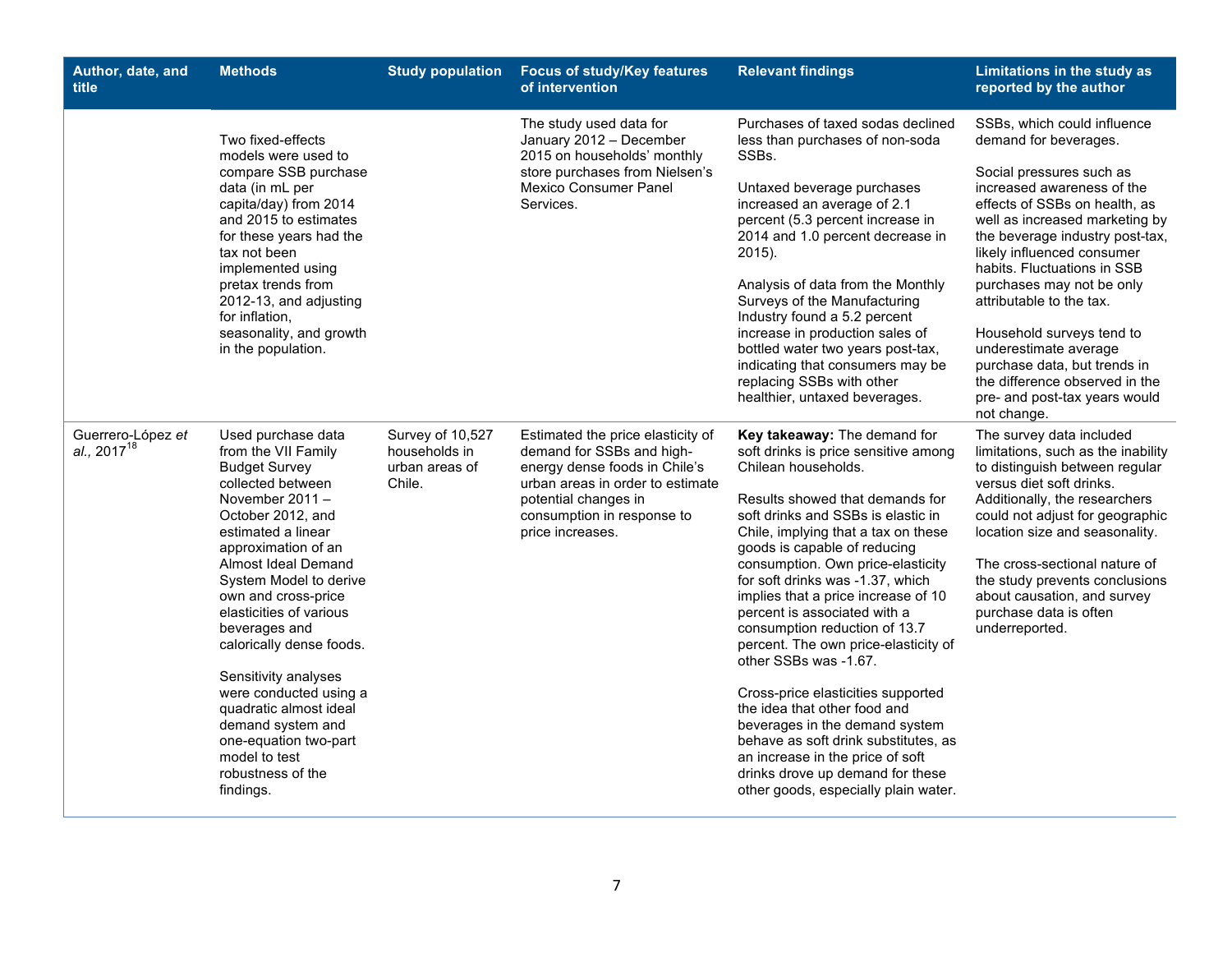| Author, date, and<br><b>title</b> | <b>Methods</b>                                                                                                                                                                                                                                      | <b>Study population</b>                                                                                                                           | <b>Focus of study/Key features</b><br>of intervention                                                                                                                                                                                             | <b>Relevant findings</b>                                                                                                                                                                                                                                                                                                             | Limitations in the study as<br>reported by the author                                                                                                                                                                                                                                                                                                                                                                   |
|-----------------------------------|-----------------------------------------------------------------------------------------------------------------------------------------------------------------------------------------------------------------------------------------------------|---------------------------------------------------------------------------------------------------------------------------------------------------|---------------------------------------------------------------------------------------------------------------------------------------------------------------------------------------------------------------------------------------------------|--------------------------------------------------------------------------------------------------------------------------------------------------------------------------------------------------------------------------------------------------------------------------------------------------------------------------------------|-------------------------------------------------------------------------------------------------------------------------------------------------------------------------------------------------------------------------------------------------------------------------------------------------------------------------------------------------------------------------------------------------------------------------|
| Falbe 2016 <sup>4</sup>           | Used a repeated cross-<br>sectional design to<br>examine changes in<br>pre-to<br>post-tax beverage<br>consumption in low-<br>income neighborhoods<br>in Berkeley versus in<br>the comparison cities of<br>Oakland and San<br>Francisco, California. | 990 Berkeley<br>residents.<br>Sampling focused<br>on low-income<br>and<br>minority<br>populations (two<br>large,<br>low-income<br>neighborhoods). | A beverage frequency<br>questionnaire was sent to<br>participants before the tax and<br>after the tax (approximately<br>eight months after the vote and<br>four months after<br>implementation)<br>to examine relative changes in<br>consumption. | Key takeaway: Consumption of<br>SSBs decreased 21 percent in<br>Berkeley and increased 4 percent<br>in comparison cities ( $P = .046$ ) in<br>the four-month period after<br>implementation of the tax.<br>Water consumption increased<br>more in Berkeley (+63 percent)<br>than in comparison cities (+19)<br>percent; $P < .01$ ). | Berkeley is a single city of<br>relatively high<br>socioeconomic status and<br>results may not<br>generalize to other cities<br>Assessment of all SSBs was<br>not possible, including diet<br>soda, limiting the ability to<br>examine the substitution<br>effect.<br>Self-reported behaviors are<br>vulnerable to<br>social desirability bias. SSB<br>sales data could provide<br>complementary<br>objective evidence. |

## **Table 4c: Systematic reviews on the impact of sugar-sweetened beverages on weight gain, being overweight, and obesity among children and adolescents**

| <b>Author and date</b>                                                 | <b>Focus of review</b>                                                                                                                                                                                                                                                  | <b>Methods</b>                                                                                                                                                                                                                                                                                                                                                                                              | <b>Relevant findings</b>                                                                                                                                                                                                                                                                                                                                                                                                                                                                                                                                                                | Limitations and quality of<br>the evidence as reported<br>by the author                                                                                                                                                                                                                                                                           | <b>AMSTAR</b><br><b>Quality</b><br><b>Rating for</b><br><b>Systematic</b><br>Review <sup>16</sup> |
|------------------------------------------------------------------------|-------------------------------------------------------------------------------------------------------------------------------------------------------------------------------------------------------------------------------------------------------------------------|-------------------------------------------------------------------------------------------------------------------------------------------------------------------------------------------------------------------------------------------------------------------------------------------------------------------------------------------------------------------------------------------------------------|-----------------------------------------------------------------------------------------------------------------------------------------------------------------------------------------------------------------------------------------------------------------------------------------------------------------------------------------------------------------------------------------------------------------------------------------------------------------------------------------------------------------------------------------------------------------------------------------|---------------------------------------------------------------------------------------------------------------------------------------------------------------------------------------------------------------------------------------------------------------------------------------------------------------------------------------------------|---------------------------------------------------------------------------------------------------|
| Bucher Della Torre.<br>Keller, Depeyre &<br>Kruseman 2016 <sup>6</sup> | To systematically<br>analyze the<br>methodology of<br>studies<br>investigating the<br>influence of SSB<br>consumption on<br>risk of obesity and<br>obesity<br>among children<br>and adolescents,<br>and the studies'<br>ability to answer<br>this research<br>question. | Date range: All relevant<br>cohort and experimental<br>studies published through<br>December 2013.<br>Inclusion criteria: Cohort and<br>experimental studies on the<br>effects of exposure to SSBs<br>on childhood/adolescent (less<br>than 18 years old) weight gain,<br>being overweight, and obesity.<br><b>Exclusion criteria: (1)</b><br>Studies looking at the impact<br>of milk consumption, and (2) | Key takeaway: The review shows that the<br>majority of studies with strong methodology indicated<br>a positive association between SSB consumption<br>and risk of obesity or obesity, especially among<br>overweight children.<br><b>Studies included: 32 studies total</b><br>29 cohort studies<br>3 randomized controlled trials (RCTs)<br>Impact on weight gain and obesity:<br>Among the 32 studies identified to answer the<br>research question, 12 concluded that SSB<br>consumption was associated with an increased risk<br>of obesity in children or adolescents and 13 found | Assessment of the<br>evidence using a quality<br>tool may be subjective.<br>The physiologic<br>mechanisms underlying<br>the association<br>between SSB<br>consumption and obesity<br>are not yet completely<br>understood, and whether<br>the effect of sugar and<br>calories<br>from SSBs is worse than<br>similar calories in other<br>foods is | 6/11                                                                                              |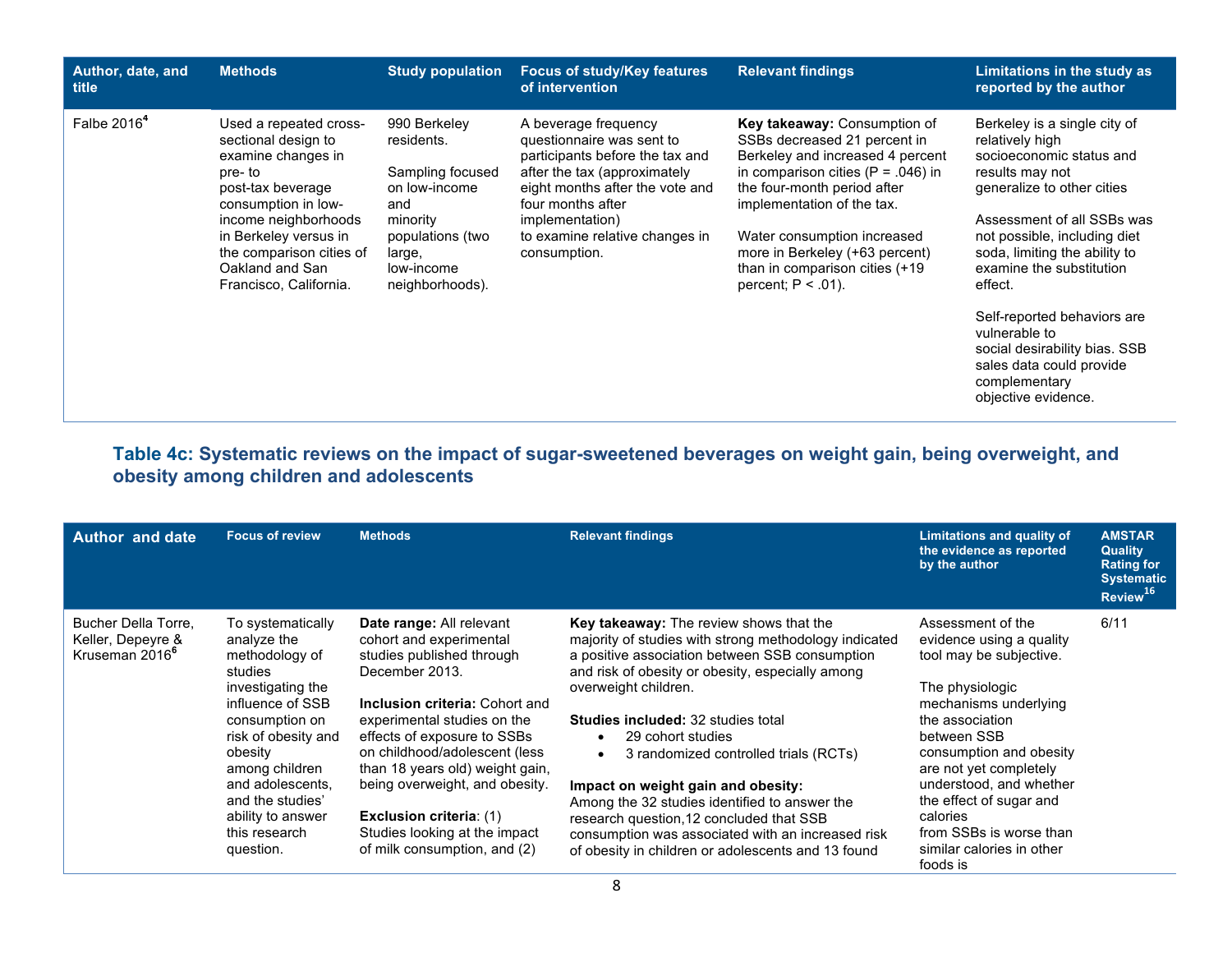| <b>Author and date</b>                            | <b>Focus of review</b>                                                                                                                                     | <b>Methods</b>                                                                                                                                                                                                                                                                                                                                                                                                                                                                                                                                                                                                                                                                                                                          | <b>Relevant findings</b>                                                                                                                                                                                                                                                                                                                                                                                                                                                                                                                                                                                                                                                                                                                                                                                                                                                                                                                                            | <b>Limitations and quality of</b><br>the evidence as reported<br>by the author                                                                                                                                                                                                                                                                                                                                  | <b>AMSTAR</b><br><b>Quality</b><br><b>Rating for</b><br><b>Systematic</b><br>Review <sup>16</sup> |
|---------------------------------------------------|------------------------------------------------------------------------------------------------------------------------------------------------------------|-----------------------------------------------------------------------------------------------------------------------------------------------------------------------------------------------------------------------------------------------------------------------------------------------------------------------------------------------------------------------------------------------------------------------------------------------------------------------------------------------------------------------------------------------------------------------------------------------------------------------------------------------------------------------------------------------------------------------------------------|---------------------------------------------------------------------------------------------------------------------------------------------------------------------------------------------------------------------------------------------------------------------------------------------------------------------------------------------------------------------------------------------------------------------------------------------------------------------------------------------------------------------------------------------------------------------------------------------------------------------------------------------------------------------------------------------------------------------------------------------------------------------------------------------------------------------------------------------------------------------------------------------------------------------------------------------------------------------|-----------------------------------------------------------------------------------------------------------------------------------------------------------------------------------------------------------------------------------------------------------------------------------------------------------------------------------------------------------------------------------------------------------------|---------------------------------------------------------------------------------------------------|
|                                                   |                                                                                                                                                            | studies that did not look at the<br>impact of SSBs directly.<br><b>Quality or strength of</b><br>evidence assessment:<br><b>Quality Criteria Checklist:</b><br>Primary Research of the<br>Academy of Nutrition and<br>Dietetics. <sup>8</sup> The analysis<br>allowed for the classification of<br>the studies into three<br>categories: Positive (indicates<br>that the report has<br>clearly addressed issues of<br>inclusion/exclusion, bias,<br>generalizability,<br>and data collection and<br>analysis); Neutral (indicates<br>that the report is neither<br>exceptionally strong nor<br>exceptionally weak); or<br><b>Negative</b> (indicates that the<br>previously described issues<br>have not been adequately<br>addressed). | mixed results, e.g., an increase in obesity among<br>girls but not in boys; among overweight children but<br>not in average-weight children.<br>Seven studies found no association between SSB<br>consumption and risk of obesity. No study found a<br>negative association.<br><b>Methodological quality assessment:</b><br>Neutral rating: Twenty-three studies received a<br>neural quality rating, mostly due to methodological<br>issues around how the study assessed and<br>measured dietary intake and defined SSBs.<br>Positive rating: Two RCTs and six cohort studies<br>received a positive quality rating.<br>The first RCT found that children who drank SSBs<br>had higher BMI scores compared with children who<br>drank artificially sweetened SSBs.<br>The second RCT showed that the replacement of<br>SSB consumption by non-SSBs (e.g., water) slowed<br>down the increase in BMI significantly in adolescents<br>already overweight or obese. | unclear.<br>In order to better measure<br>the impact on weight,<br>studies need to employ<br>more consistent<br>definitions of SSBs.<br>Limiting inclusion to<br>published studies only<br>means that publication<br>bias cannot be excluded,<br>because studies with<br>positive results<br>tend to be more easily<br>published.                                                                               |                                                                                                   |
| Keller & Bucher Della<br>Torre, 2015 <sup>5</sup> | The effect of SSB<br>consumption on<br>weight gain, being<br>overweight, and<br>obesity in children<br>and adolescents<br>between 0.5 and<br>19 years old. | Date range: 1990 - August<br>2013<br><b>Inclusion criteria: Systematic</b><br>reviews or meta-analyses that<br>focused on the effects of<br>exposure to SSBs on<br>childhood/adolescent (ages 6<br>months - 19 years old) weight<br>gain, being overweight, and<br>obesity.<br><b>Exclusion criteria: All</b><br>nonsystematic reviews;<br>reviews including only adults;<br>reviews not specific to SSBs                                                                                                                                                                                                                                                                                                                               | Key takeaway: Nine reviews concluded that there<br>was a direct association between<br>SSBs and obesity in children and adolescents, while<br>four reviews did not. The quality of the included<br>reviews was low to moderate, and<br>the two reviews with the highest quality scores<br>showed discrepant results.<br><b>Studies included: Thirteen reviews and meta-</b><br>analyses that studied the impact of SSB consumption<br>on weight gain, being overweight, and obesity in<br>children and adolescents.<br>8 systematic reviews<br>3 combined systematic reviews and meta-<br>analyses<br>2 meta-analyses<br>$\bullet$                                                                                                                                                                                                                                                                                                                                  | The included reviews and<br>meta-analyses stated<br>limitations due to<br>differences in design,<br>sampling methods,<br>inclusion criteria, data<br>analyses, and dietary<br>measurement tools used<br>across studies and<br>reviews, as well as a lack<br>of homogeneity in the<br>definition of SSBs.<br>Two of the reviews were<br>funded by the beverage<br>industry, which may<br>cause an inherent bias. | 7/11                                                                                              |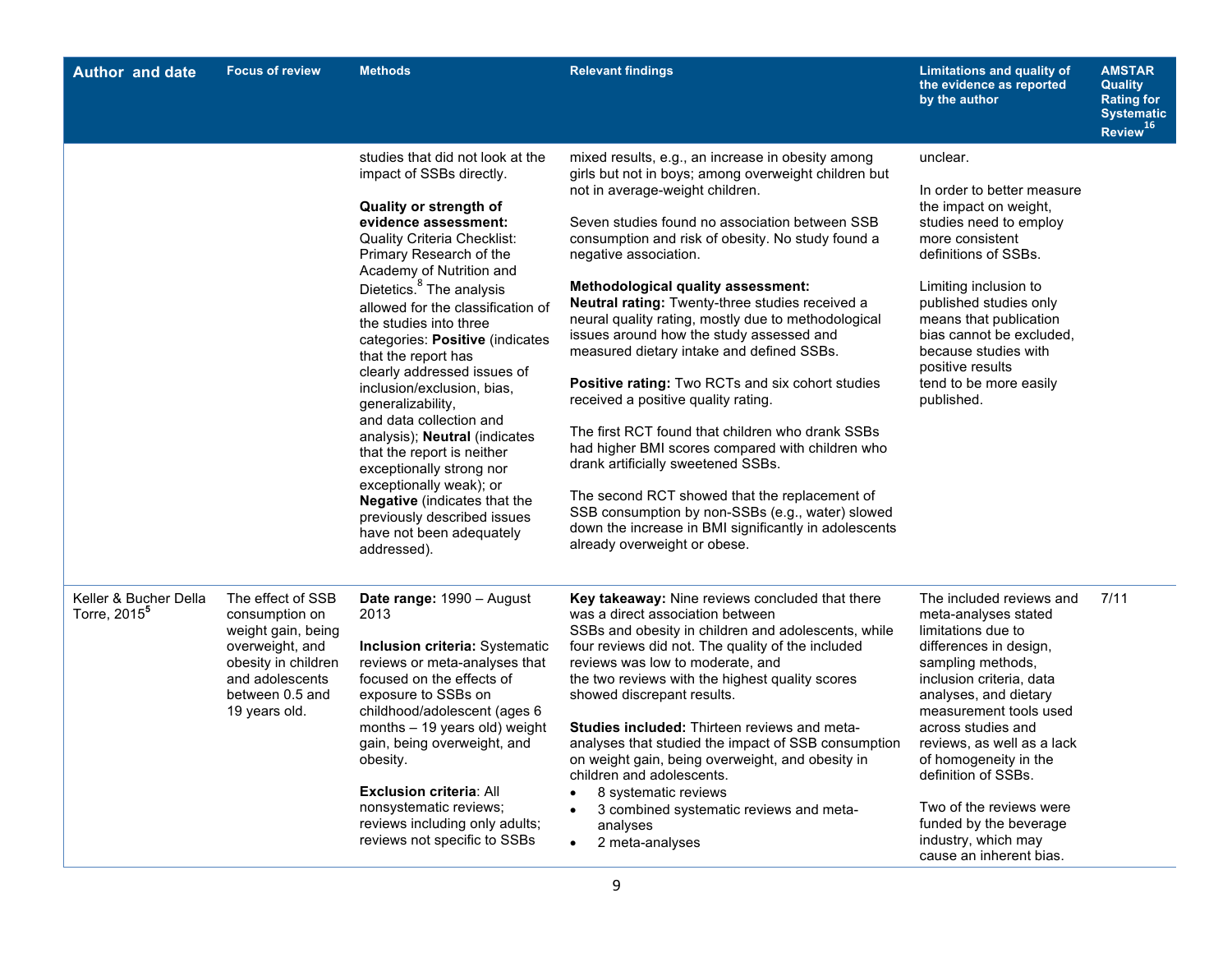| <b>Author and date</b> | <b>Focus of review</b> | <b>Methods</b>                                                                                                                                                                                                                                 | <b>Relevant findings</b>                                                                                                                                                                                                                                                                                                                                                                                                                                                                                                                                                                                                                                                                                                                                                                                                                                                                                                                                                                                                                                          | Limitations and quality of<br>the evidence as reported<br>by the author                                                                                                                                                                                                                                                                                                                                                                                                     | <b>AMSTAR</b><br><b>Quality</b><br><b>Rating for</b><br><b>Systematic</b><br>Review <sup>16</sup> |
|------------------------|------------------------|------------------------------------------------------------------------------------------------------------------------------------------------------------------------------------------------------------------------------------------------|-------------------------------------------------------------------------------------------------------------------------------------------------------------------------------------------------------------------------------------------------------------------------------------------------------------------------------------------------------------------------------------------------------------------------------------------------------------------------------------------------------------------------------------------------------------------------------------------------------------------------------------------------------------------------------------------------------------------------------------------------------------------------------------------------------------------------------------------------------------------------------------------------------------------------------------------------------------------------------------------------------------------------------------------------------------------|-----------------------------------------------------------------------------------------------------------------------------------------------------------------------------------------------------------------------------------------------------------------------------------------------------------------------------------------------------------------------------------------------------------------------------------------------------------------------------|---------------------------------------------------------------------------------------------------|
|                        |                        | and obesity and/or weight<br>gain.<br>Quality or strength of<br>evidence assessment:<br>AMSTAR (conducted<br>independently by two<br>researchers) was used to<br>assess the methodological<br>quality of the included<br>reviews. <sup>9</sup> | Impact on weight gain and obesity:<br>Nine reviews concluded that there was a direct<br>association between SSB consumption and weight<br>gain, being overweight, and obesity in children and<br>adolescents. Two reviews concluded that there was<br>no association. Two other reviews from the same<br>group of authors found that the data was insufficient<br>to draw any conclusions, and that more studies must<br>be conducted.<br>Five reviews assessing effect sizes of SSB intake<br>found an increase of 0.03 to 0.14 BMI units and a<br>decrease of 0.007 to 0.329 BMI units per daily<br>serving of SSB consumed or reduced, respectively.<br>Two of the four meta-analyses evaluating effect sizes<br>found a statistically significant increase in BMI as a<br>result of SSB increase, and three found a significant<br>decrease in BMI as a result of reducing SSBs.<br>However, the authors mention that discrepant results<br>are likely due to heterogeneity in research, design,<br>and analytical methods used (i.e. energy<br>adjustments). | Two additional reviews<br>reported conflicts of<br>interest: one review was<br>publicly funded but<br>reported receiving gifts or<br>grants from beverage or<br>food industry<br>organizations and the<br>other review did not state<br>the source of funding. All<br>four of these reviews<br>were the only ones that<br>did not show a direct<br>association between SSB<br>intake and weight<br>outcomes.<br>Review only included<br>literature published in<br>English. |                                                                                                   |

## **Table 4d: Modeling studies on the direct impact of taxing SSBs on health care costs**

|                                                                                                                                                                                                                      |                                                                                                                                       | of intervention                                                                                                                                                                                                                                                                          |                                                                                                                                                                                                                                                                                                                        | Limitations in the study as<br>reported by the author                                                                                                                                                                       |
|----------------------------------------------------------------------------------------------------------------------------------------------------------------------------------------------------------------------|---------------------------------------------------------------------------------------------------------------------------------------|------------------------------------------------------------------------------------------------------------------------------------------------------------------------------------------------------------------------------------------------------------------------------------------|------------------------------------------------------------------------------------------------------------------------------------------------------------------------------------------------------------------------------------------------------------------------------------------------------------------------|-----------------------------------------------------------------------------------------------------------------------------------------------------------------------------------------------------------------------------|
| The researchers used a<br>population model of<br>dietary-related diseases<br>and health care costs<br>and food price<br>elasticities to measure<br>the health and cost<br>effects of taxes on<br>unhealthy foods and | Baseline for the<br>model was the<br>Australian<br>population, using<br>data from the<br>Australian Health<br>Survey for 2011-<br>12. | The study modelled the<br>changes in dietary patterns, risk<br>factor exposure, disease<br>incidence, and general future<br>population health because of<br>the combined taxes and<br>subsidies. The researchers also<br>performed a cost-effectiveness<br>analysis to determine the net | Results suggest that taxes on<br>unhealthy food products and<br>subsidies for healthier alternatives<br>can be combined to improve<br>population health and cost-savings.<br>The combination of taxes and<br>subsidies were estimated to avert<br>470,000 DALYs (disability adjusted<br>life year, or one lost year of | The magnitude of health<br>benefits is sensitive to<br>measures of price elasticity, so<br>further modelling that<br>incorporates potential<br>costs/benefits associated with<br>changes in other products<br>must be done. |
| subsidies for healthy<br>foods in Australia.                                                                                                                                                                         |                                                                                                                                       | value of this intervention for the<br>health sector.                                                                                                                                                                                                                                     | "healthy" life), with a net savings of<br>AU\$3.4 billion.                                                                                                                                                                                                                                                             | The researchers completed<br>analyses using price<br>elasticities from New Zealand                                                                                                                                          |
| Used data from the                                                                                                                                                                                                   |                                                                                                                                       |                                                                                                                                                                                                                                                                                          | Taxes on unhealthy foods were                                                                                                                                                                                                                                                                                          | and the U.K. due to limitations<br>in data from the Australian                                                                                                                                                              |
|                                                                                                                                                                                                                      | Australian Institute of                                                                                                               |                                                                                                                                                                                                                                                                                          |                                                                                                                                                                                                                                                                                                                        | also modelled individually, with the                                                                                                                                                                                        |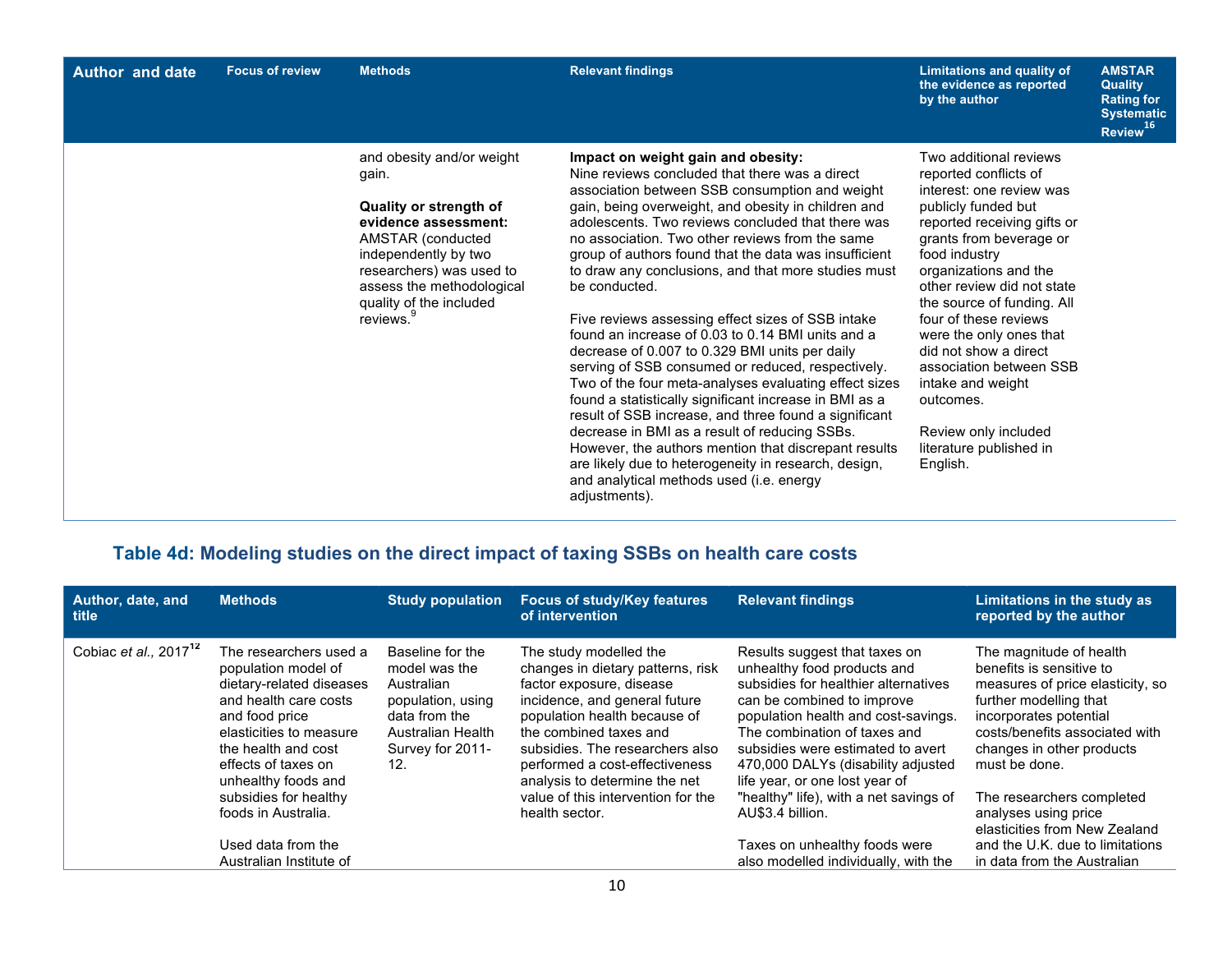| Author, date, and<br>title | <b>Methods</b>                                                                                                                                                                                   | <b>Study population</b>                                                                       | <b>Focus of study/Key features</b><br>of intervention                                                                                                                                                                                                                                                                                                                                                                                                                                                                                                                                                                                                             | <b>Relevant findings</b>                                                                                                                                                                                                                                                                                                                                                                                                                                                                                                                                                                        | Limitations in the study as<br>reported by the author                                                                                                                                                                                                                                                                                                                                                                                                                                                                                                                                    |
|----------------------------|--------------------------------------------------------------------------------------------------------------------------------------------------------------------------------------------------|-----------------------------------------------------------------------------------------------|-------------------------------------------------------------------------------------------------------------------------------------------------------------------------------------------------------------------------------------------------------------------------------------------------------------------------------------------------------------------------------------------------------------------------------------------------------------------------------------------------------------------------------------------------------------------------------------------------------------------------------------------------------------------|-------------------------------------------------------------------------------------------------------------------------------------------------------------------------------------------------------------------------------------------------------------------------------------------------------------------------------------------------------------------------------------------------------------------------------------------------------------------------------------------------------------------------------------------------------------------------------------------------|------------------------------------------------------------------------------------------------------------------------------------------------------------------------------------------------------------------------------------------------------------------------------------------------------------------------------------------------------------------------------------------------------------------------------------------------------------------------------------------------------------------------------------------------------------------------------------------|
|                            | Health and Welfare to<br>calculate cost-<br>effectiveness for the<br>Australian health sector<br>using repeated Monte<br>Carlo analysis.                                                         |                                                                                               |                                                                                                                                                                                                                                                                                                                                                                                                                                                                                                                                                                                                                                                                   | sugar tax producing the greatest<br>gains in health, followed by taxes<br>on salt, saturated fat, and SSBs (in<br>that order). Subsidies for fruits and<br>vegetables did not produce health<br>benefits on their own (only when<br>combined with the tax).                                                                                                                                                                                                                                                                                                                                     | Health Survey, which can<br>introduce confounding due to<br>cultural and wealth<br>differences.                                                                                                                                                                                                                                                                                                                                                                                                                                                                                          |
| Long et al., $2015^{13}$   | A cohort model was<br>used to simulate the<br>effect of a SSB tax on<br>BMI, health care costs,<br>and quality-adjusted<br>life-years (QALYs) and<br>disability-adjusted life-<br>years (DALYs). | Baseline for the<br>model was the<br>U.S. population in<br>2015, 2 years of<br>age and older. | Quantified the expected health<br>and economic benefits of a<br>national SSB excise tax of<br>\$0.01/oz. over 10 years.<br>A simulation model adapted<br>from the Australian Assessing<br>Cost-Effectiveness (ACE)-<br>Obesity and ACE-Prevention<br>framework was adapted to<br>simulate the U.S. population in<br>2015, 2 years and older, over<br>the course of 10 years.<br>Data from the National Health<br>and Nutrition Examination<br>Survey and the Medical<br><b>Expenditure Panel Survey were</b><br>used in the Markov cohort<br>model to estimate national<br>changes in health quality and<br>health care expenditures with<br>and without the tax. | The simulation found that a tax on<br>SSBs could significantly reduce<br>BMI and health care costs, as well<br>as increase healthy life<br>expectancy.<br>Although the tax implementation<br>would cost an estimated \$430<br>million over 10 years, it would<br>generate \$12.5 billion in revenue<br>and result in \$23.6 billion in health<br>care cost savings as well.<br>The tax was estimated to reduce<br>SSB consumption by 20 percent<br>and decrease BMI in children by<br>0.16 and 0.08 in adults.<br>Additionally, the tax would avert<br>101,000 DALYs and gain 871,000<br>QALYs. | The model does not account<br>for potential completely<br>compensatory effects in which<br>consumers may replace taxed<br>SSBs with other untaxed<br>calorie-dense beverages, such<br>as fruit drinks.<br>The relationship between<br>changes in SSB consumption<br>and BMI from studies may not<br>accurately represent tax-<br>induced changes in a free-<br>living population.<br>Societal savings are likely<br>underestimated because the<br>model does not incorporate<br>indirect costs of obesity, such<br>as disability, increased<br>absenteeism, and reduced<br>productivity. |